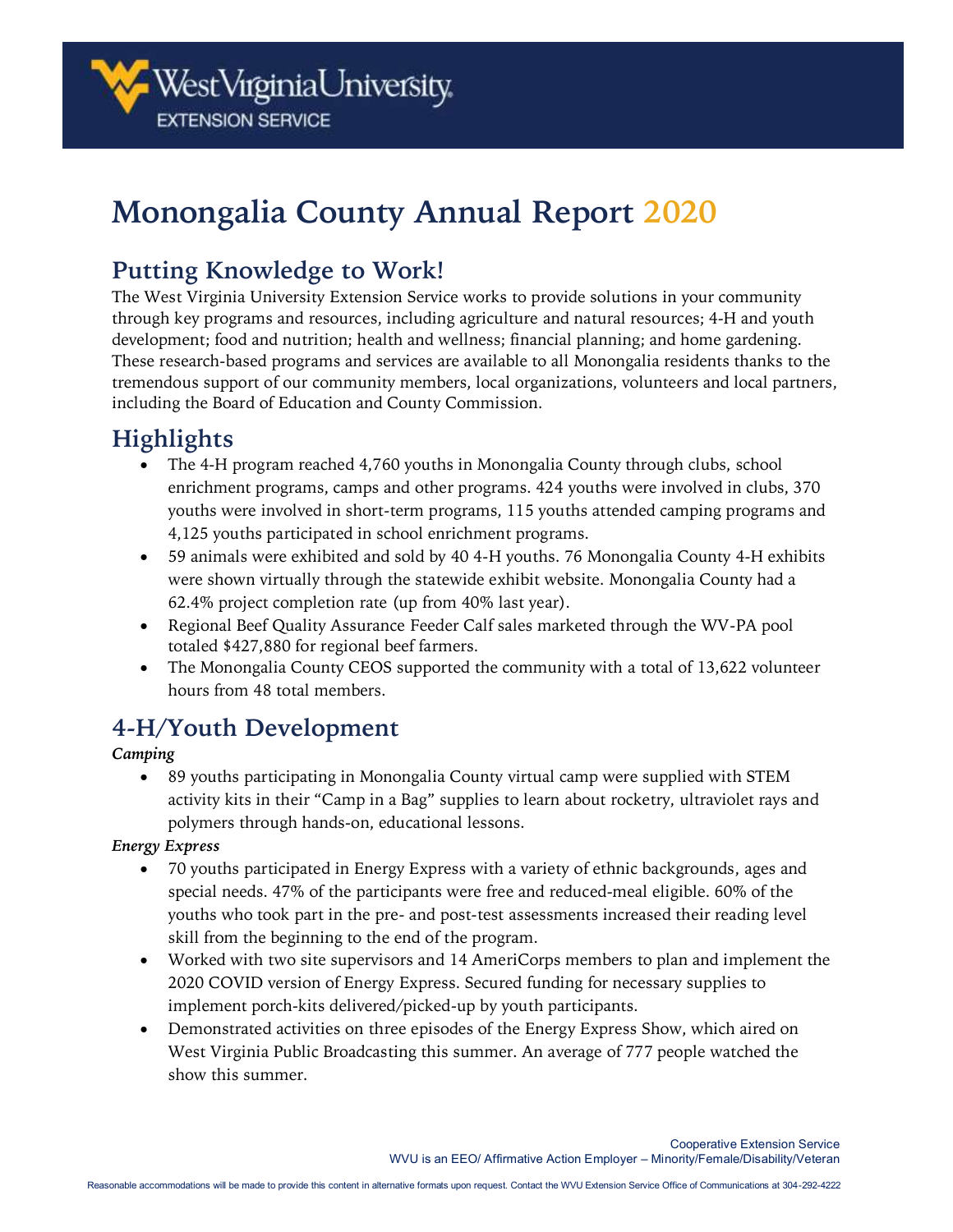#### **Monongalia County Report 2020**

#### *4-H School-based Programs*

- 680 youths were taught various hands-on STEM lessons, including stomp rockets, robotics, coding and circuitry (between January and March before schools were closed).
- Arranged porch pick-ups for four elementary schools, where families could get STEM activity kits to complete at home. 250 kits per site were provided three times that summer.
- Created 250 gardening education kit that were supplied to community members through local elementary school porch pick-ups. 800 additional "See Them Sprout" seed kits were distributed through low-income food boxes and porch pick-ups.

#### *Traditional 4-H Programming and Clubs*

- Provided a countywide Camp Clover SPIN Club in the fall of 2020 for eight youths (per COVID-19 guidelines). Members met six times to take part in educational, fun activities including tie-dye, baking, crafts, art, STEM, service and archery.
- Partnered with the Morgantown Public Library to provide 250 educational kits focused on a variety of monthly hands-on lessons.
- Partnered with the Mountaineer Food Bank to offer a free farmers markets, which provided youths with fresh fruits and vegetables to share with their family members. Due to the pandemic, only one school was reached this year with 327 youths participating.

### **Agriculture and Natural Resources**

#### *Youth Agriculture*

• 4-H members raised livestock animals to show and sell. Due to COVID-19, the show was held virtually. 59 animals were exhibited and sold by 40 4-H youths. 76 Monongalia County 4-H exhibits were shown virtually through the statewide exhibit website. Monongalia County had a 62.4% project completion rate (up from 40% last year).

#### *Soil Testing*

• Direct economic benefit to the residents of the county/region from using the WVU Soils Test Lab and Extension Diagnostic Services were \$12,317. Monongalia County submitted 293 samples to the lab, many with consultations on results following.

#### *Master Gardeners*

- Monongalia County Master Gardeners volunteered 1,934 community service hours, which was an economic benefit of \$31,794; plus, they participated in 762 hours of training.
- A \$5,000 funding grant for building a high tunnel was secured by the Monongalia County Master Gardeners.

#### *Farmers Market*

• Despite COVID-19, Morgantown Farmers Market Growers Association still sold \$304,247 worth of agricultural products from local producers.

#### *Beef Quality Assurance*

• Regional Beef Quality Assurance Feeder Calf sales marketed through the WV-PA pool totaled \$427,880 for regional beef farmers.

#### *Consultations*

- Provided educational information, advice and insight to 1,134 direct contacts—163 of which were pest, disease and weed identifications.
- Assisted livestock producers in West Virginia and Pennsylvania in bulk mineral ordering. The spring order contained 62.5 tons equaling \$35,406.90, and the fall order contained 44.38 tons equaling \$25, 793.00. The estimate of savings to farmers was \$42,752.00.